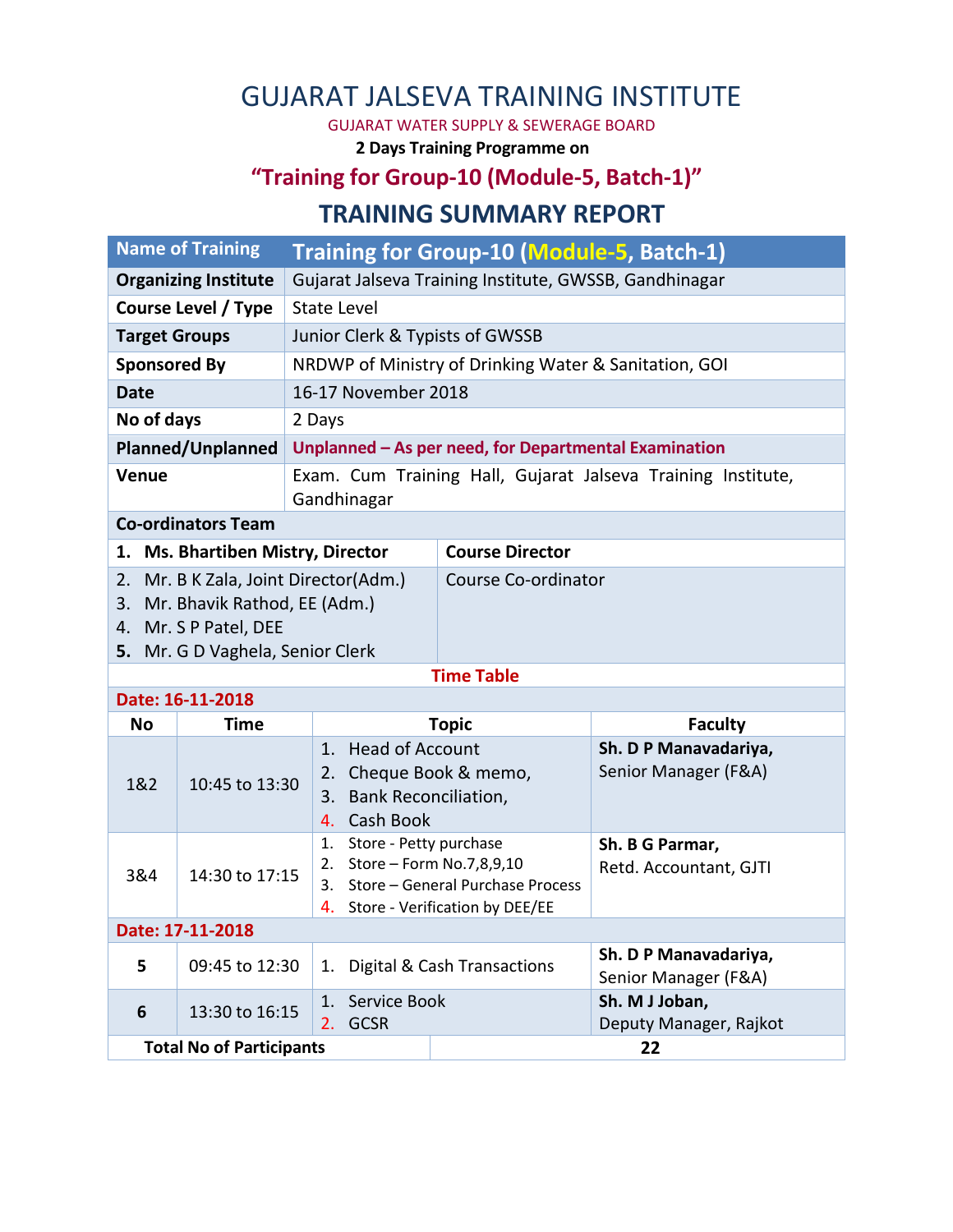## **List of Participants**

| Sr             | <b>CPF</b> | <b>Name of Employee</b> |                                            | <b>Designation</b>  | <b>Office</b>        | <b>Place</b>   |
|----------------|------------|-------------------------|--------------------------------------------|---------------------|----------------------|----------------|
| <b>No</b>      | <b>No</b>  |                         |                                            |                     |                      |                |
| $\mathbf{1}$   | 2789       | Mr.                     | <b>Aaratsinh R Patel</b>                   | <b>Junior Clerk</b> | <b>PH Circle</b>     | Godhra         |
| $\overline{2}$ | 10394      | Mr.                     | Abhaysinh Pratapji Dabhi                   | Junior Clerk        | PH Circle            | Mehsana        |
| 3              | 10153      | Mr.                     | Anil Ravjibhai Patel                       | <b>Junior Clerk</b> | PHS Mech Sub Div     | Chikhli        |
| 4              | 1091       | Mr.                     | <b>Ashvinsinh Ramsinh Bhati</b>            | Junior Clerk        | PHS Sub Div          | Vadgam         |
| 5              | 2189       | Mr.                     | Bhupendra Natvarlal Acharya                | <b>Junior Clerk</b> | PHS Mech Sub Div     | Ahmedabad      |
| 6              | 3384       | Mr.                     | Bipin Shanabhai Vasava                     | Junior Clerk        | PHS Sub Div          | Savli          |
| 7              | 1638       | Mr.                     | Dineshbhai Somabhai Bhatiya                | <b>Junior Clerk</b> | PHS Sub Div          | Mehsana        |
| 8              | 2308       | Mr.                     | Gunvant Lalubhai Vanand                    | Junior Clerk        | PH Mech Store Div    | Gandhinagar    |
| 9              | 10477      | Mr.                     | Hiren Rameshbhai Rathod                    | <b>Junior Clerk</b> | PHS Sub Div-2        | Gandhinagar    |
| 10             | 9663       | Mr.                     | Hitendrasinh Dilipsinh Parmar              | <b>Junior Clerk</b> | PHS Sub Div          | Danta          |
| 11             | 2119       | Mr.                     | Ishaverbhai Ramabhai<br>Limbachiya         | <b>Junior Clerk</b> | PHS Sub Div          | Bayad          |
| 12             | 10129      | Mr.                     | Kirtikumar Chandulal Chavda                | <b>Junior Clerk</b> | <b>PHW Division</b>  | Mehsana        |
| 13             | 10594      | Mr.                     | Pritam Bharatbhai Patel                    | <b>Junior Clerk</b> | PHS Sub Div          | Navsari        |
| 14             | 8485       | Mr.                     | Rakesh Golabhai Patel                      | Junior Clerk        | <b>PHW Division</b>  | Navsari        |
| 15             | 10083      | Mr.                     | Sanjaysinh K Singh                         | <b>Junior Clerk</b> | <b>PHW Division</b>  | <b>Bharuch</b> |
| 16             | 2718       | Mr.                     | Sendhabhai Kanjibhai Raval                 | <b>Junior Clerk</b> | PHS Sub Div          | <b>Bhabhar</b> |
| 17             |            | Mr.                     | Uttamkumar Pankajkumar<br>Makwana          | <b>Junior Clerk</b> | <b>PHW Division</b>  | Patan          |
| 18             |            | Mr.                     | Vanrajsinh Arjunsinh Chavda                | Junior Clerk        | PHS Sub Div          | Sami           |
| 19             | 10487      | Ms.                     | Vinaben Hitendra Patel                     | <b>Junior Clerk</b> | PHS Sub Div          | Valsad         |
| 20             | 4225       | Ms.                     | Vinaben Rameshbhai Patel                   | Junior Clerk        | PHW Mech<br>Division | Mehsana        |
| 21             | 10191      | Mr.                     | Vipulkumar Kailashchandra<br><b>Bhojak</b> | <b>Junior Clerk</b> | PH Dharoi Div        | Mehsana        |
| 22             | 9786       | Mr.                     | Zuber Sufi Shaikh                          | Junior Clerk        | Zone-2               | Ahmedabad      |

## **Photo Gallery**

1. **Sh. D P Manavadariya**, Senior Manager (F&A), GWSSB addressing the trainees